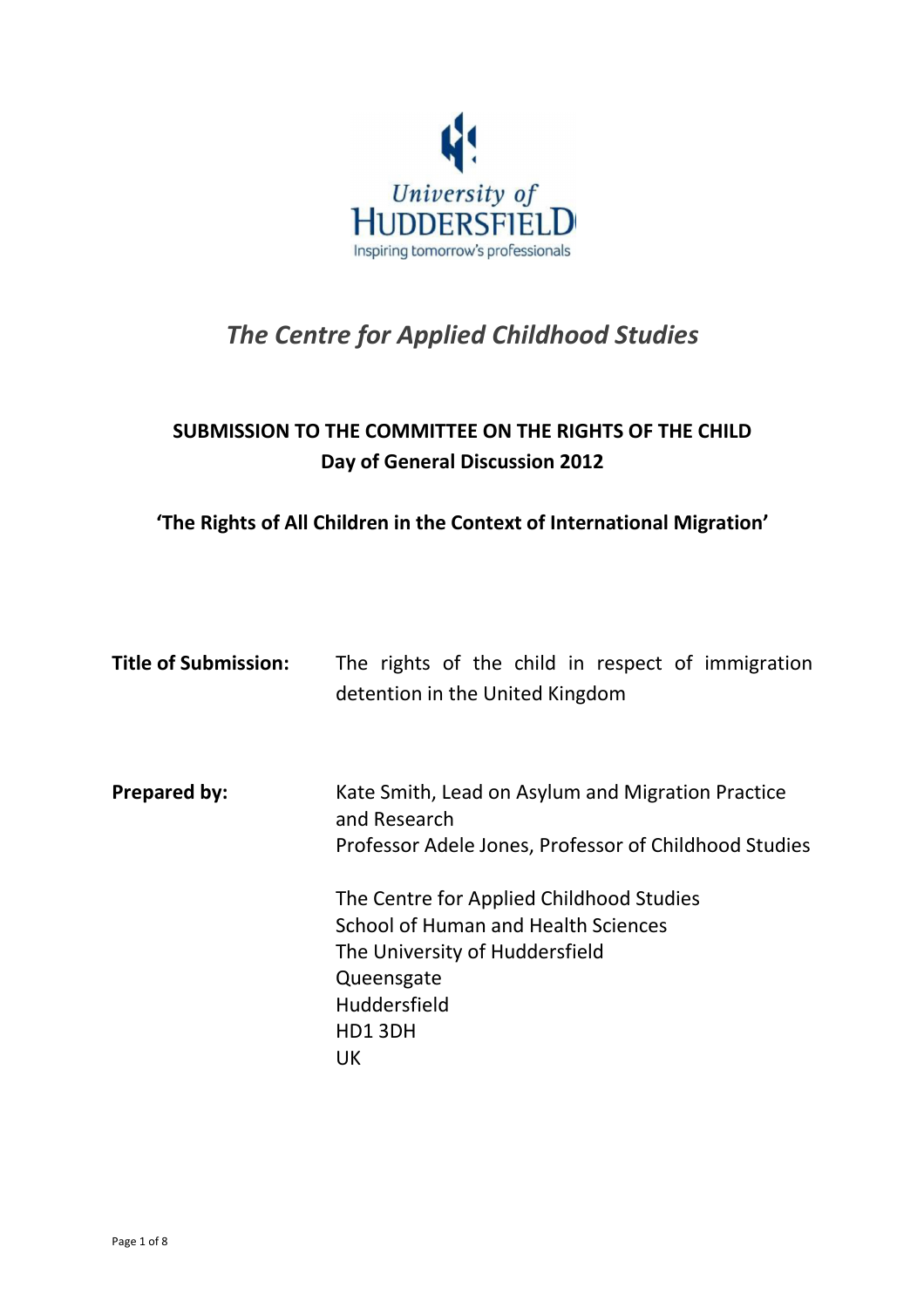#### INTRODUCTION

The Centre for Applied Childhood Studies undertakes research and policy and practice development which contribute to the well-being of children, young people and families nationally and globally. We use evidence based knowledge and perspectives to strengthen the capacity of families and promote the fullest development of all children. We have extensive experience of promoting rights and freedoms that enable social progress and better standards of life for all children and families, including those affected by immigration controls.

The Centre asserts a belief in fundamental inalienable human rights and in the inherent dignity and worth of children. We have a particular interest in the needs of children, women and families who claim asylum and human rights protection, and who we consider a 'vulnerable' group. The Centre recognises that children seeking asylum or who are dependents in asylum claims are forced to migrate and claim asylum in another country. Many of these children do not intend to remain in the UK and a significant number did not choose to leave their homeland.

In preparing this submission, we have given consideration to good practice in terms of alternatives to detention based on our research and policy advice role which included engaging with the UK Coalition government consultation exercise on ending detention for children subject to immigration controls.

## DETENTION in the UK

The detention of people seeking asylum in the UK takes place without any criminal charge to the detainee; without statutory time limit; and without the right to an automatic bail hearing before the courts (Immigration Act 1971 c.77). In practice, this has meant that people seeking asylum in the UK have been held for indefinite periods of time, sometimes successive years at a time.

International and national human rights organisations and research bodies have provided evidence that detention is harmful both physically and psychologically. The Centre asserts a belief in the right of all people to be free from physical and psychological harm and free from the threat of harmful practices. We argue that detention constitutes a harmful practice. We reject accommodating children and families seeking asylum in ways and locations that result in their isolation from the wider community. We feel there are both short and long-term benefits to the integration of children and families within the UK population from the very start of their asylum process.

## POLICY SHIFTS on DETENTION

We bring attention to the policy shift in the UK regarding the use of immigration detention. Further to extensive lobbying and evidence of the harms caused by detention, the Conservative Liberal Democrat Coalition government produced a policy statement to end the detention of children for immigration purposes (2010). This policy decision was made as a result of the growing body of research that detention is psychologically and physically detrimental and harmful to children.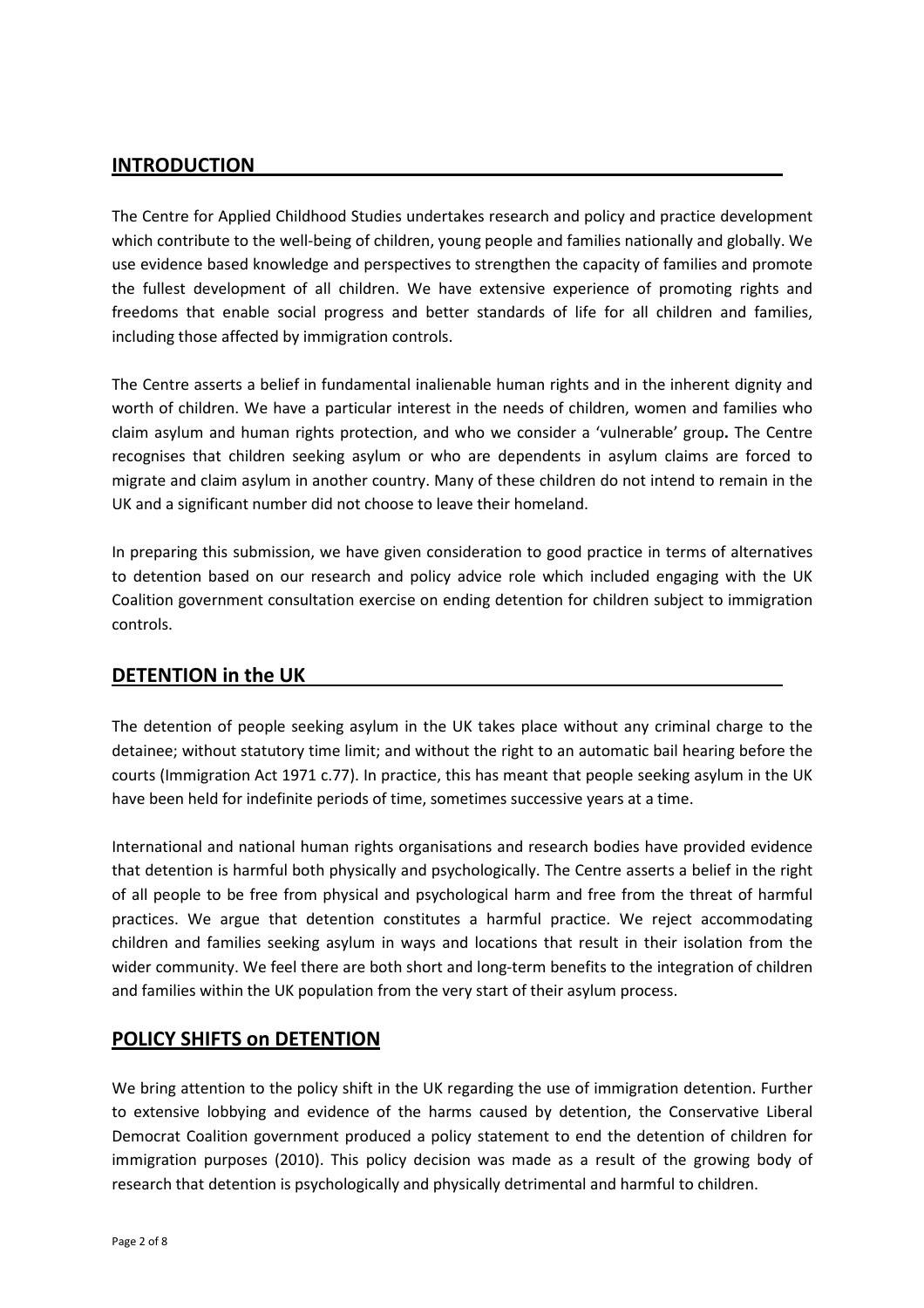We hope that other countries might learn from the reversal in detention policy for children and families who are subject to UK immigration laws. One key element of the new process includes strengthening decision-making by working more closely with the United Nations High Commissioner for Refugees (UNHCR) to test and improve decisions. A second element involves the creation of a specialist group of family case-owners, providing early access to legal advice and offering practical support and guidance to families, right through the asylum application process. Furthermore, the government has committed to ensuring that families have a dedicated family conference to discuss future options including the specific option of assisted return, engaging with families throughout the process. Also, commitments have been made to families who do not choose to take up the offer of assisted return to receive at least two weeks' notice of the need to leave the country and the opportunity to leave under their own steam. This extended notification period – up from 72 hours will ensure that the family can prepare properly for their return and give them time to follow up outstanding issues or pursue further legal channels (UKBA 2010).

While the focus of the new approach is on managing family returns, the new model advocates ensuring that families with children are treated humanely and in a way that is consistent with UK international obligations and statutory duty in relation to children, and places a far greater emphasis on engagement with families.

# CONCERNS about CHILDREN and DETENTION in the UK

Despite the policy shifts on detention in the UK, children and their families (subject to immigration controls in the UK) continue to be affected by the detention for a number of reasons:

- 1. Children, young people and their families continue to be held in immigration removal facilities and prison cells in the UK.
- 2. Children, young people and their families are detained in holding rooms (prior to removal from the UK) which are wholly unsuitable for holding children.
- 3. Children and young people continue to be detained in facilities for adults on the grounds that their age is in question and are referred to as 'age disputed'. Some of these young people are released with an electronic tagging device.
- 4. Children are separated from their parent (often their sole or primary carer) when their parent is detained.

## CASE STUDIES from the UK

1. Children, young people and their families continue to be held in immigration removal facilities and prison cells in the UK.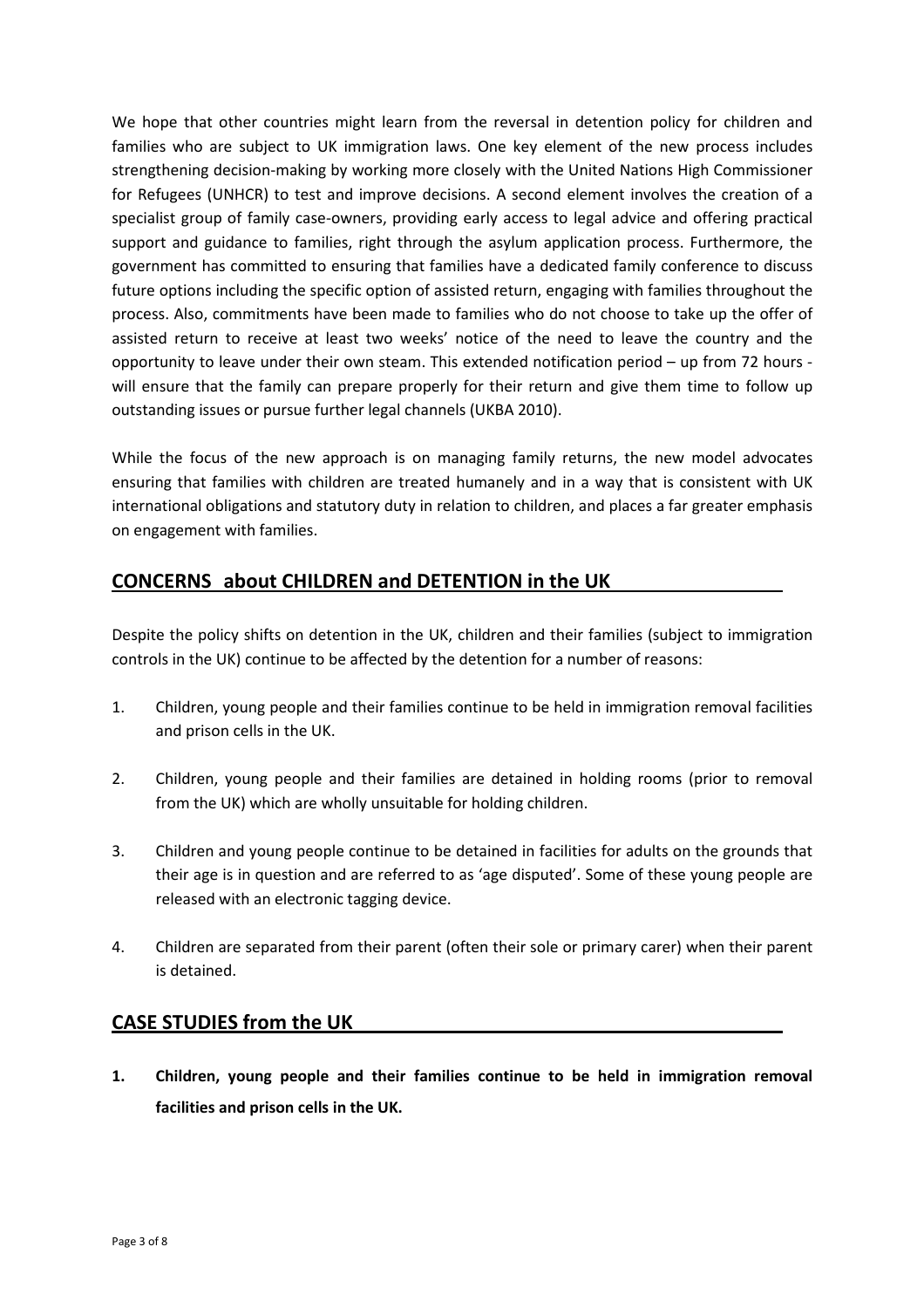Children continue to be held in immigration removal facilities and prison cells in the UK, despite government policy commitments to end the practice (Children's Society 2011; Gower 2011, Home Affairs Section, House of Commons library; Guardian 2011; Refugee Children's Consortium 2011).



#### ' Children in immigration detention'

Medical Justice 2010

From May to August 2011, 697 children were held at all Greater London and South east airports. Almost one third were unaccompanied children. This could mean as many as 2,000 children detained each year (Children's Society 2011).

#### 2. Children, young people and their families are detained in holding rooms, prior to removal from the UK.

The holding rooms are wholly unsuitable for holding children. For example: none of the rooms has natural lighting, there is no access to open air and there are no modesty screens in front of the lavatory doors. Furthermore, the family space at Terminal 3 is an area of 9 square metres:

#### Case study: Overcrowding in Terminal 3 detention facilities

A mother, two teenage daughters and a son did not have enough room to sleep in the Terminal 3 family space. They had to rest as best they could across the tables and chairs in the main room, in the company of a large number of other detainees. (Heathrow Independent Monitoring Board 2011-12)

#### Case study: Overcrowding in Terminal 4 detention facilities

Twenty detainees were present at Terminal 4. Twelve of them were in a room of 27 square metres and with 16 seats. They were a mother and her nine months old baby; mother, father and child approaching two years old; mother, father and three children between three months and four years old; an unaccompanied child aged 13 and a woman travelling on her own. Several people were lying across seats, so some of the children were confined to the floor. The room was so full that a pregnant woman and her husband had to be accommodated in the male holding room. The unaccompanied

ı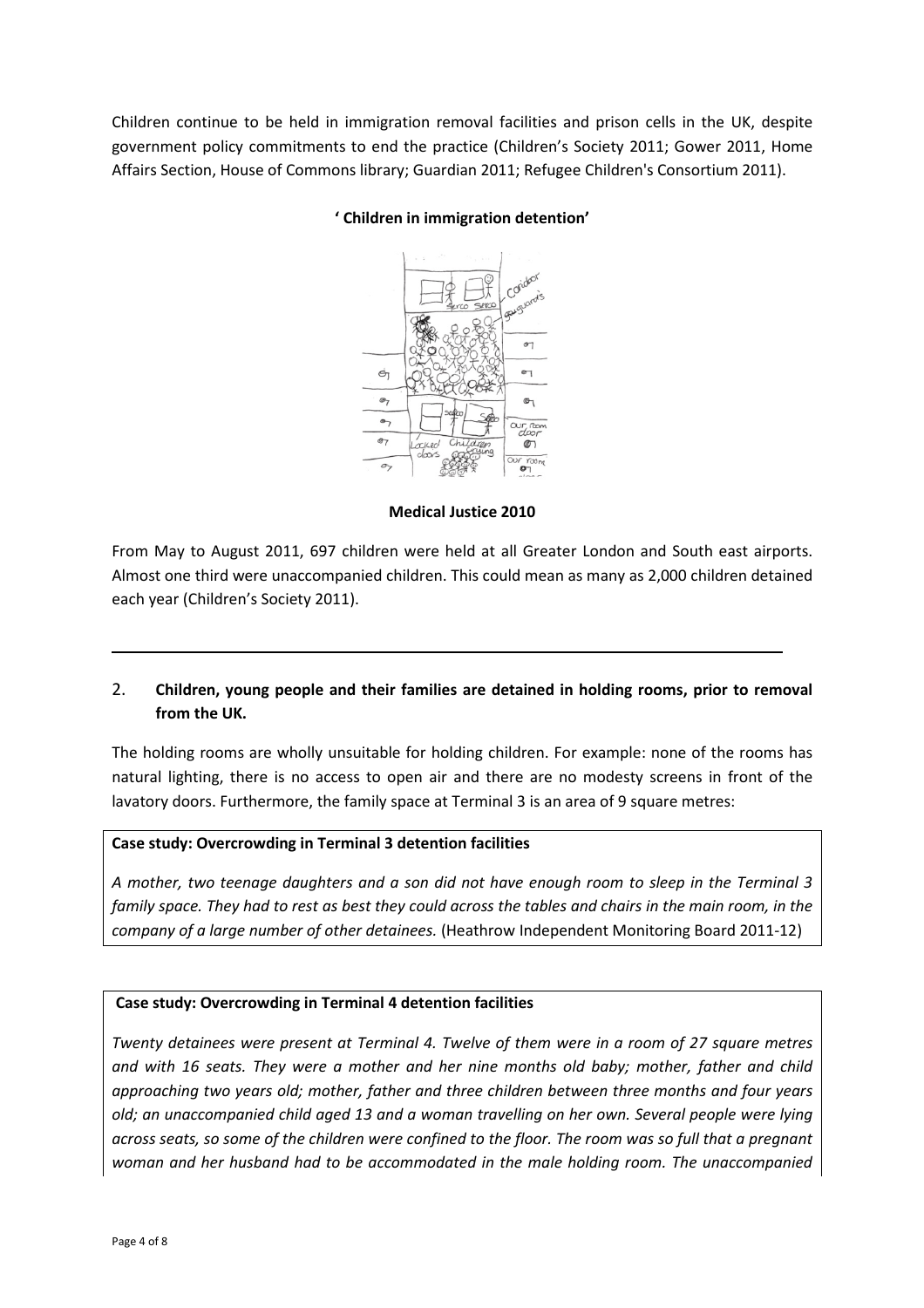boy wanted to lie down, but was not able to do so until another detainee went to the lavatory, leaving her with no seat. One of the husbands was attempting to sleep, sitting upright in a seat with a low back. The Board considers that these people were held in conditions that can only described as degrading. (Heathrow Independent Monitoring Board 2011-12)

These facilities are also inappropriate for overnight use; however, many detainees, including children, are held for long periods of time and through the night (some for more than 24 hours). The private contractual arrangements with G4S and Reliance require that if a female detainee or a child is present, at least one of the two detention custody officers (DCO's) on duty must be a woman, yet neither company has provided female DCOs in any of the cases when this has been required (Heathrow Independent Monitoring Board 2011-12).

# 3. Children and young people continue to be detained in facilities for adults on the grounds that their age is in question and are referred to as 'age disputed'. Some of these young people are released with an electronic tagging device.

A significant proportion of UK detainees are actually children (Refugee Council 2012). Of particular concern is the plight of unaccompanied children who reside without the care and protection of primary care-givers, and suffer socially and psychologically as a result of separation from their parents or guardians. Furthermore, children and young people continue to be detained as part of the asylum process because a decision has been made to treat them as adults.

#### Case study: Specialist age dispute Adviser (Refugee Council 2012)

In 2010 Refugee Council's specialist age dispute Adviser worked with 36 young people held in detention. Twenty six (72 per cent) of these were released from detention because they were assessed as children. Of the remainder, six were judged to be adult and four were released from detention without their age being resolved.

In 2011, the Adviser worked with 38 young people held in detention. Twenty two (58 per cent) of these were released from detention because they had been assessed as children, 13 were assessed as adult. The remainder were released as adult and awaiting the result of their age assessment when Refugee Council ceased working with them.

In the first three months of 2012, 11 young people received help to challenge their detention on the grounds of an age dispute. Six (55 per cent) were released after being found to be children.

Many young people and children who come to the UK and claim asylum find it difficult or they are unable to offer official documents or evidence of their date of birth. Registering births is done very differently all around the world which will account for many of the difficulties with 'official documents'. However, people seeking asylum may also be travelling on documents which are not their own or have been given to them, and these documents are likely to have an adult date of birth

l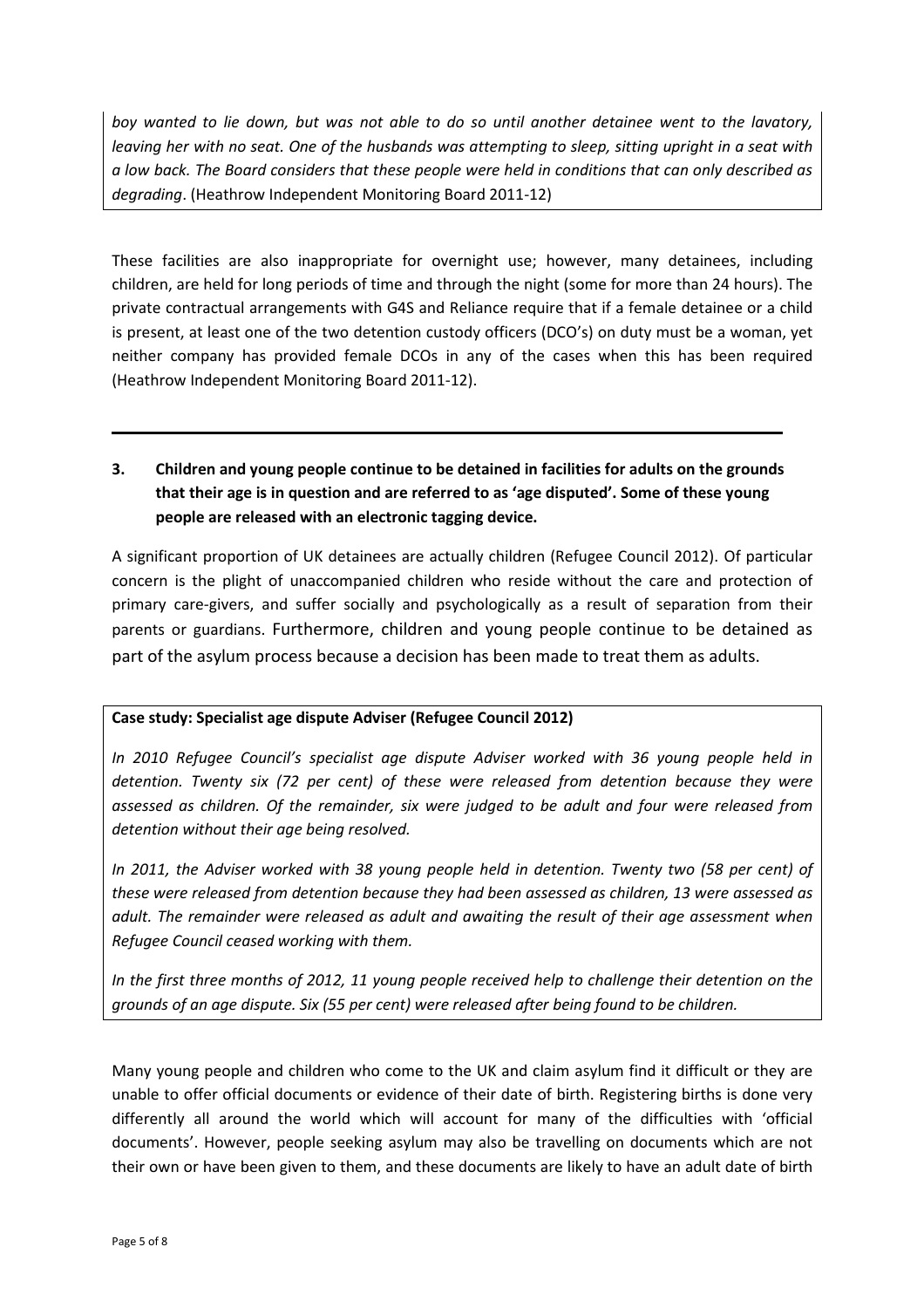for purposes of legal travel. In the context of the precarious nature of forced migration, children are often advised to claim they are adults or they may decide they are safer if they tell others they are adults. This may act as a mechanism to protect them from people who wish to exploit them.

Some young people are released from detention and monitored using an electronic tagging device. We believe the use of electronic tagging as an alternative approach to enable authorities to track young people and families should be rejected. The stigmatisation of electronic tagging has a negative effect on all asylum seekers within their communities. We are unaware of any evidence that electronic surveillance has an impact on reducing absconding rates.

# 4. Children are separated from their parent (often their sole or primary carer) when their parent is detained.

The consequences of detaining parents include: short and long-term separation of children from parents; loss of contact and potentially permanent separation between children and parents, and also between siblings if the children are placed in different fostering arrangements; stigma and discrimination; and potential violations of rights to accommodation, education, physical or psychological health.

عضيمه Ø -1

This letter was sent by Nina (14 years old) to an immigration judge who was considering her mum's bail application (Bail for Immigration Detainees 2012).

ı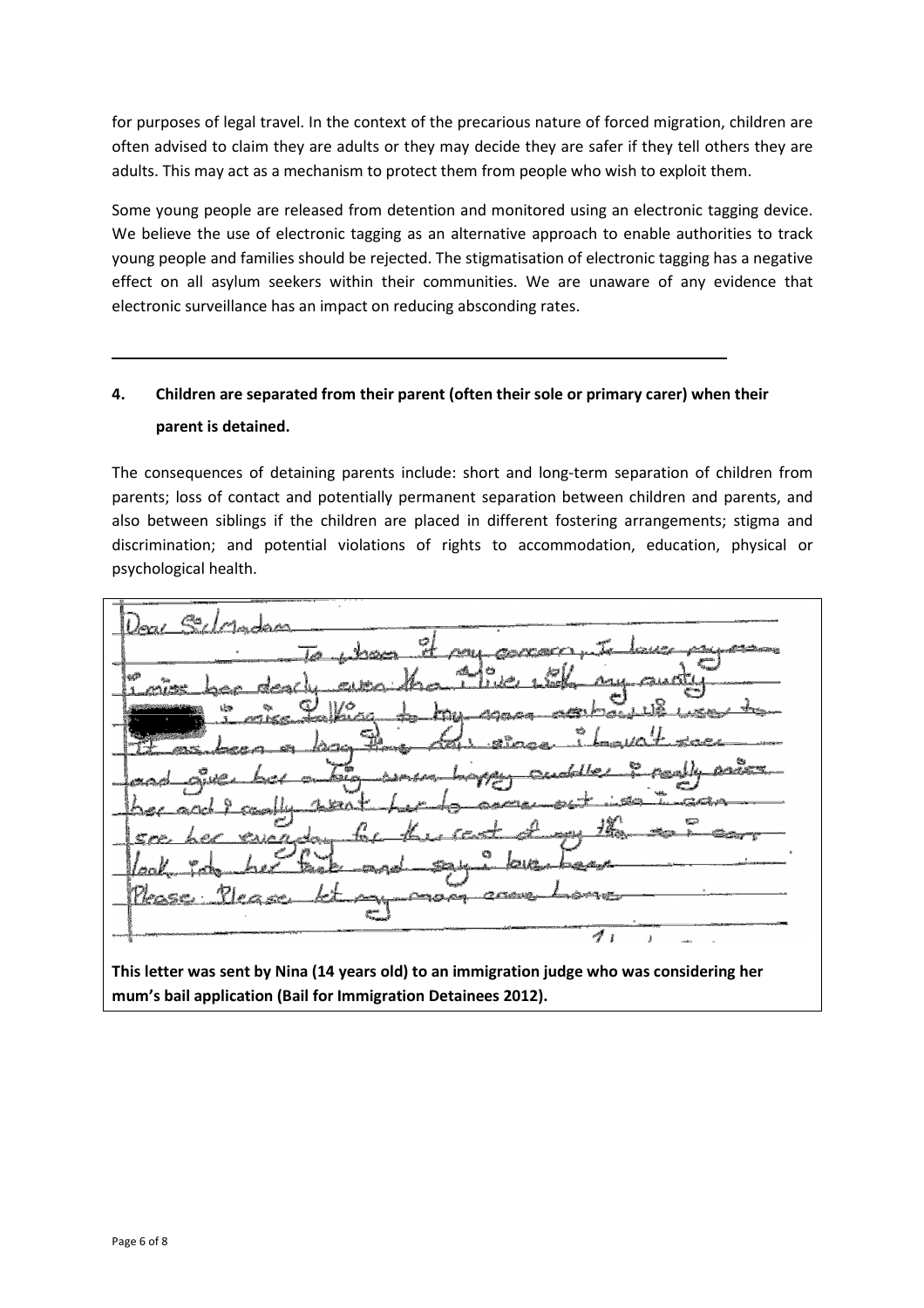Whom  $\lambda +$ Concern Mh Ont because X Aise  $\mathcal{O}_{\widetilde{\Lambda}}$ and Heur This letter was sent by Ben (7 years old) to an immigration judge who was considering his mum's bail application (Bail for Immigration Detainees 2012)

#### **CONCLUSION**

The detention of children is unnecessary and represents a violation of many rights under the UN Convention on the Rights of the Child (UNHCR) in terms of several key articles (for example, the welfare of the child being the primary consideration). The conditions of detention impose confinement and incarceration, and the effects of detention raise serious human rights and welfare issues about the treatment of children in the UK who have fled persecution and are possibly already traumatised.

We would draw your attention to the 1999 United Nations High Commissioner for Refugees, whose guidelines relating to detention and asylum assert that child refugees should not be detained. We also wish to highlight Article 3:1 of the Convention on the Rights of the Child (1989): 'In all actions concerning children, whether undertaken by public or private social welfare institutions, courts of law, administrative authorities or legislative bodies, the best interests of the child shall be a primary consideration'. This is a fundamental principle of UK child welfare legislation and we feel that all countries (including the UK) should ensure that the approach to harmonising domestic legislation with the CRC be extended to immigration law, policy and practice.

We believe, however, that vulnerability applies not only to children but to other groups and acknowledgement that asylum seekers and refugees (including women, families and, often, men) are an especially vulnerable group because of previous harms they may have been exposed to. This focus resonates with the emerging body of empirical work that informed the policy reversal on the detention of children in the UK.